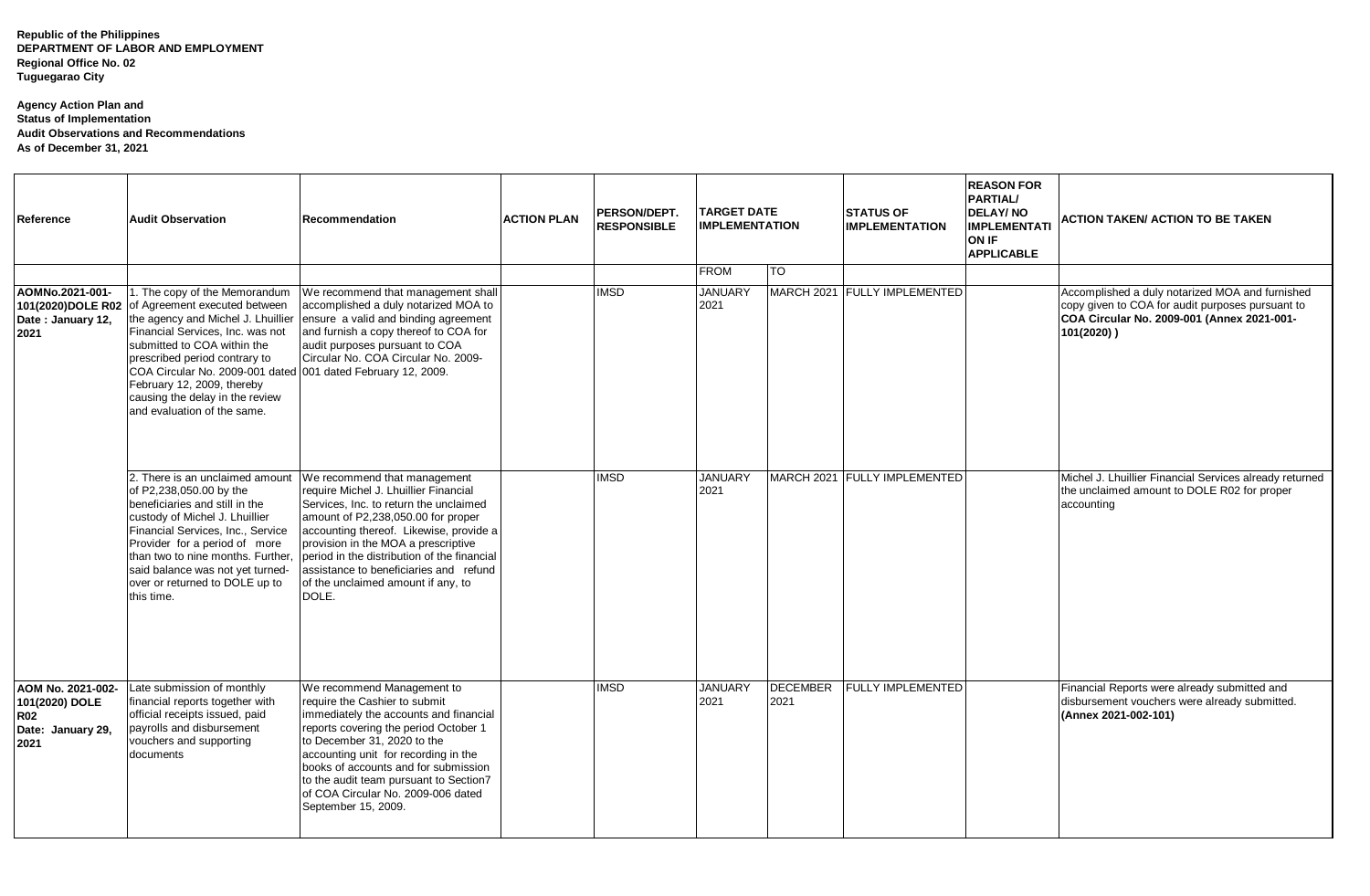| AOM No. 2021-003-<br>101(2020) DOLE<br>RO2<br>Date: February 11,<br>2021 | Non-adjustment of stale checks<br>under Cash-Modified<br>Regular and Cash in Bank-Local<br>Currency, Current Account in the<br>books amounting to P77,780.52<br>and P84,910.77, respectively.                                                                                                                                                                                                                                                                                           | a. Direct the Accountant to prepare a<br>Journal Entry Voucher to adjust the<br>Disbursement System (MDS) and stale checks in the books amounting to<br>P77,780.52 and P84,910.77 for MDS,<br>Special Account and Trust Fund-RCC.<br>respectively in order to reflect the<br>correct balances of Cash in Bank,<br>Liabilities and Accumulated Surplus<br>accounts;                                                                                                                                                                                                       | <b>IMSD</b>     | <b>JANUARY</b><br>2021    |                         | MARCH 2021   FULLY IMPLEMENTED | Adjustments were already reflected in March 31, 2021<br><b>Financial Statements.</b>                                                                                                                                                                                                                                                                                                                                                                                                                                                                                            |
|--------------------------------------------------------------------------|-----------------------------------------------------------------------------------------------------------------------------------------------------------------------------------------------------------------------------------------------------------------------------------------------------------------------------------------------------------------------------------------------------------------------------------------------------------------------------------------|--------------------------------------------------------------------------------------------------------------------------------------------------------------------------------------------------------------------------------------------------------------------------------------------------------------------------------------------------------------------------------------------------------------------------------------------------------------------------------------------------------------------------------------------------------------------------|-----------------|---------------------------|-------------------------|--------------------------------|---------------------------------------------------------------------------------------------------------------------------------------------------------------------------------------------------------------------------------------------------------------------------------------------------------------------------------------------------------------------------------------------------------------------------------------------------------------------------------------------------------------------------------------------------------------------------------|
|                                                                          |                                                                                                                                                                                                                                                                                                                                                                                                                                                                                         | b. Send a written notice to the payees<br>concerned to return the stale checks in<br>their possession for replacement; and                                                                                                                                                                                                                                                                                                                                                                                                                                               | <b>IMSD</b>     | <b>JANUARY</b><br>2021    |                         | MARCH 2021   FULLY IMPLEMENTED | Written notice were already given to the concerned<br>payees. (Annex 2021-003-101)                                                                                                                                                                                                                                                                                                                                                                                                                                                                                              |
|                                                                          |                                                                                                                                                                                                                                                                                                                                                                                                                                                                                         | c. Henceforth, advise payees to<br>negotiate the checks in their<br>possession within the prescriptive<br>period to prevent them from becoming<br>stale.                                                                                                                                                                                                                                                                                                                                                                                                                 | <b>IMSD</b>     | <b>JANUARY</b><br>2021    |                         | MARCH 2021   FULLY IMPLEMENTED | Prior to the release of check to the payees, they were<br>advised to negotiate the same before it become staled<br>as indicated in the face of the check.                                                                                                                                                                                                                                                                                                                                                                                                                       |
| AOM No. 2021-004-<br>101 (2020)DOLE<br>RO2<br>March 10,<br>Date:<br>2021 | Some beneficiaries availed more<br>than one DOLE program under<br>the Bayanihan 1 resulting in the<br>overpayment of P292,150.00<br>contrary to the guidelines<br>provided in Department Order<br>Nos. 209 (DOLE-AKAP), 210<br>(CAMP), 212 (TUPAD-BKBK)<br>issued by DOLE; and MRC No.<br>2020-06-17-183 issued by the<br>BWSC; which deprived other<br>qualified beneficiaries from<br>receiving financial assistance to<br>mitigate the economic effects of<br>the COVID-19 pandemic. | We recommend that Management<br>require the beneficiaries concerned to<br>refund the corresponding overpayment<br>of P292,150.00 otherwise Notice of<br>Disallowance will be issued. Further,<br>Management should conduct thorough<br>verification of applicants and be more<br>prudent in approving of applications to<br>avoid overpayment of financial<br>assistance pursuant to Department<br>Order Nos. 209 (DOLE-AKAP), 210<br>(CAMP), 212 (TUPAD-BKBK) issued by<br>DOLE; and MRC No. 2020-06-17-183<br>issued by the BWSC.                                      | TSSD            | <b>JANUARY</b><br>2022    | <b>DECEMBER</b><br>2022 | <b>ONGOING</b>                 | Justification were already communicated to our<br>resident auditor and demand letters to the concerned<br>beneficiaries were already issued. ( Annex AOM 2021-<br>$004-101$ )                                                                                                                                                                                                                                                                                                                                                                                                   |
| 101-2021-005, Date<br>September 20, 2021                                 | AOM NO: DOLE R02-Liquidated Damages of P 473.<br>136.95 was not imposed and<br>deducted from the claim of the<br>dealer/supplier with a delay of 37<br>days to 84 calendar days in the<br>delivery of the 100 units<br>motorized banca, in viloation of<br>of the Revised IRR of Republic<br>Act No. 9184                                                                                                                                                                               | We recommend that management<br>submit valid justification for the non-<br>deduction of said liquidated damages<br>against the supplier for the delay<br>ranging from 37 to 84 days, otherwise<br>require the supplier/contractor to refund<br>the amount of P 473, 137.00<br>the provisions of the provisions of representimg liquidated damges due to<br>Sections of Section 3.1 - Annex D delay in the delivery of te100 units<br>motorized banca, nit deducted from its<br>claim pursuant to Section 3.1 - Anne D<br>of the Revised IRR of REpublict Act<br>No. 9187 | R <sub>02</sub> | <b>SEPTEMBE</b><br>R 2021 | <b>DECEMBER</b><br>2021 | <b>FULLY IMPLEMENTED</b>       | During our monitoring of the project implementation in<br>November 2020, the supplier stated his predicament<br>that it takes a longer time to produce the fishing<br>bancas due to cold and rainy weather. Typhoon<br>Ulysses also struck the region in November 2020<br>which hindered the production of the bancas. However<br>the supplier was validly justified to extend the period<br>for additonal three (3) months to deliver the bancas<br>coupled with the latter's unwavaring commitment to<br>complete the project despite the challenges. (Annex<br>2021-005-101) |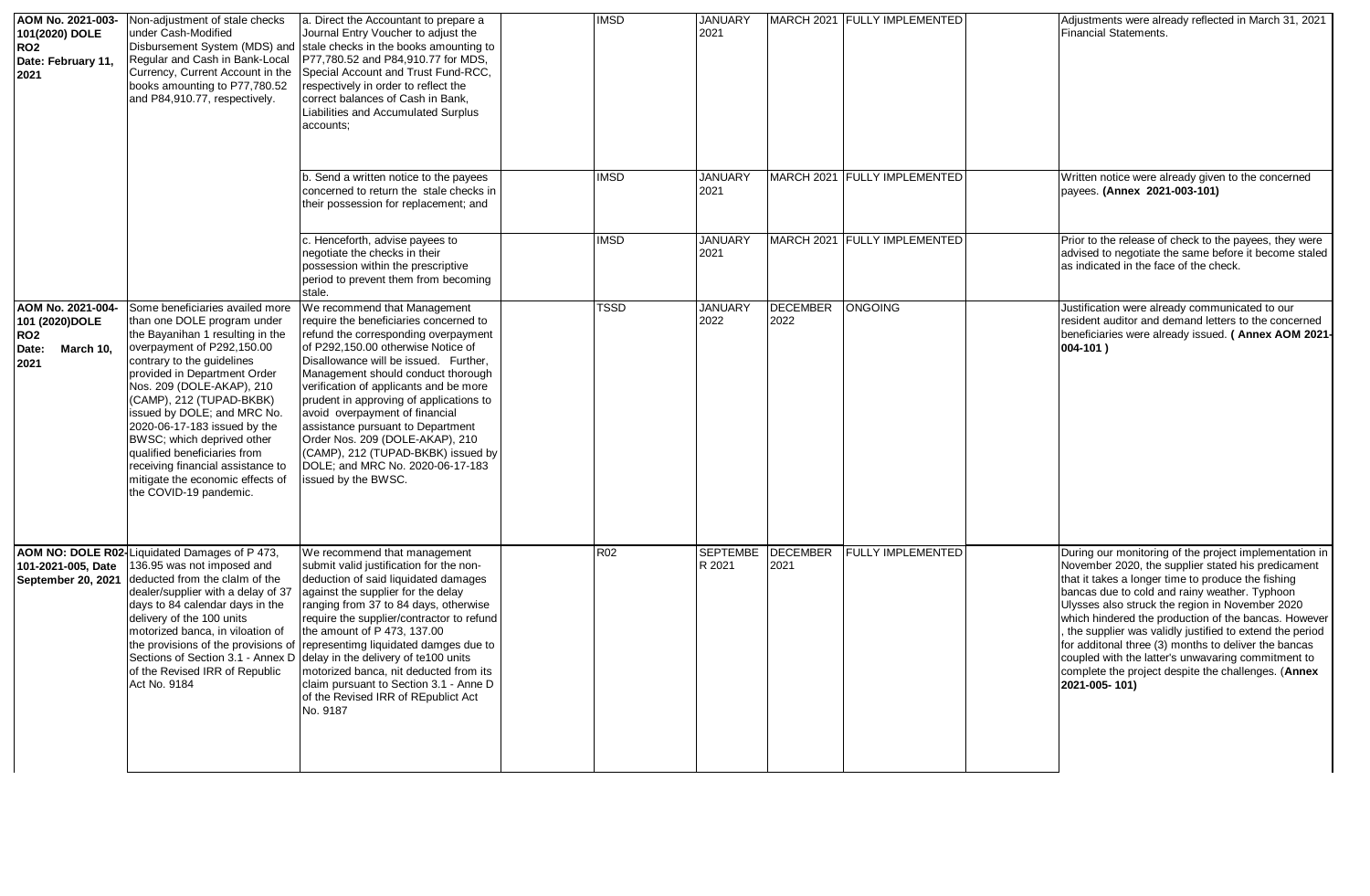|                    | AOM NO: DOLE R02- Retention money was not | We recommend that management:             | <b>R02</b> | <b>SEPTEMBE</b> | <b>DECEMBER</b> | <b>FULLY IMPLEMENTED</b> | In response to item A, it is worthy to note that the 100  |
|--------------------|-------------------------------------------|-------------------------------------------|------------|-----------------|-----------------|--------------------------|-----------------------------------------------------------|
| 101-2021-006, Date | deducted from the supplier's              | a) require the supplier to complete the   |            | R 2021          | 2021            |                          | motorizod bancas and the fishing gears, based on the      |
| September 29, 2021 | claim amounting to P899,950.00            | deliveries of the lacking parts of the    |            |                 |                 |                          | specifications provided, were completely delivered by     |
|                    | and neither was the supplier              | 100 units bancas, address the             |            |                 |                 |                          | the supplier to the PESO of the concerned LGU's           |
|                    | required to post irrevocable letter       | deficiencies of the engine defects and    |            |                 |                 |                          | (Annex A 2021-006)                                        |
|                    |                                           |                                           |            |                 |                 |                          |                                                           |
|                    | of credit or surety bond callable         | such other related deficiencies.          |            |                 |                 |                          |                                                           |
|                    | on demand as substitute for said          | Likewise, request the concerned LGUs      |            |                 |                 |                          | Anent item "b", the supplier's work, being satisfactorily |
|                    | retention money which should              | to provide the pakaways as well as to     |            |                 |                 |                          | done, does not necessitate the deduction of retention     |
|                    | have been used to cover the               | assemble the bancas, in as much as        |            |                 |                 |                          | money, and by tne same reason that the Inspection         |
|                    | uncorrected discovered defects of         | the beneficiaries could not provide due   |            |                 |                 |                          | and Acceptance Committee signed lhe IAR. (Annex B         |
|                    | some of the delivered bancas to           | to lack of funds. Notice of               |            |                 |                 |                          | 2021-006)                                                 |
|                    | the end-users, in violation of Item       | suspension/disallowance will be issued    |            |                 |                 |                          |                                                           |
|                    | 6- Annex E of the Revised IRR of          | in audit for the unfinished works/defects |            |                 |                 |                          | Actual testing of the engines in the presence of BFAR     |
|                    | RA No. 9184, thus causing the             | and undelivered parts and other noted     |            |                 |                 |                          | Representative was also conducled to verify its good      |
|                    | delay in the use of the bancas            | deficiencies as the case may be.          |            |                 |                 |                          | quality and worthiness prior to its eventual turn-over to |
|                    | intended for their livolihood.            | b) Further, submit justification why no   |            |                 |                 |                          |                                                           |
|                    | Further, some bancas were not             | retention money was deducted from         |            |                 |                 |                          | the intended beneficiaries. (Annex C 2021-006)            |
|                    | operational due to incomplete             | the payment made to the supplier, or      |            |                 |                 |                          | In compliance to item "d", a Memorandum was issued        |
|                    |                                           |                                           |            |                 |                 |                          | to the Cagayan-Batanes FO to inspect the subject 100      |
|                    | parts, defects or not assembled,          | required to post irrevocable letters of   |            |                 |                 |                          | motorized bancas for the purpose of determining the       |
|                    | attributed to the lack of periodic        | credit, bank guarantees or surety bond    |            |                 |                 |                          | status as to completeness of parts, assembly,             |
|                    | monitoring of DOLE on the status          | callable on demand as substitute for      |            |                 |                 |                          | operation utilization of the same. (Annex D 2021-006)     |
|                    | of the implementation of the              | said retention money to answer for the    |            |                 |                 |                          |                                                           |
|                    | project particularly the condition,       | defects that have been encountered in     |            |                 |                 |                          |                                                           |
|                    | completion/delivery of the parts          | the use of the bancas pursuant to Item    |            |                 |                 |                          |                                                           |
|                    | and assembly of the bancas thus,          | 6- Annex E of the Revised IRR of RA       |            |                 |                 |                          |                                                           |
|                    | delaying the utilization thereof for      | No. 9184.                                 |            |                 |                 |                          |                                                           |
|                    | livelihood of the intended                | c.) Also, explain why the Inspection and  |            |                 |                 |                          |                                                           |
|                    | beneficiaries.                            | Acceptance Committee signed the IAR,      |            |                 |                 |                          |                                                           |
|                    |                                           | received and accepted the bancas          |            |                 |                 |                          |                                                           |
|                    |                                           | despite the incomplete accessories and    |            |                 |                 |                          |                                                           |
|                    |                                           | non-conduct of tests of the engines.      |            |                 |                 |                          |                                                           |
|                    |                                           | d) Instruct the Cagayan Field Office in   |            |                 |                 |                          |                                                           |
|                    |                                           | charge of the project to conduct          |            |                 |                 |                          |                                                           |
|                    |                                           | immediate inspection of the 100 units     |            |                 |                 |                          |                                                           |
|                    |                                           |                                           |            |                 |                 |                          |                                                           |
|                    |                                           | bancas to determine the status as to      |            |                 |                 |                          |                                                           |
|                    |                                           | completeness of parts, assembly,          |            |                 |                 |                          |                                                           |
|                    |                                           | operation/utilization thereof, to         |            |                 |                 |                          |                                                           |
|                    |                                           | determine if the project is fully         |            |                 |                 |                          |                                                           |
|                    |                                           | implemented and utilized effectively for  |            |                 |                 |                          |                                                           |
|                    |                                           | livelihood of the beneficiaries.          |            |                 |                 |                          |                                                           |
|                    |                                           |                                           |            |                 |                 |                          |                                                           |
|                    |                                           |                                           |            |                 |                 |                          |                                                           |
|                    |                                           |                                           |            |                 |                 |                          |                                                           |
|                    |                                           |                                           |            |                 |                 |                          |                                                           |
|                    |                                           |                                           |            |                 |                 |                          |                                                           |
|                    |                                           |                                           |            |                 |                 |                          |                                                           |
|                    |                                           |                                           |            |                 |                 |                          |                                                           |
|                    |                                           |                                           |            |                 |                 |                          |                                                           |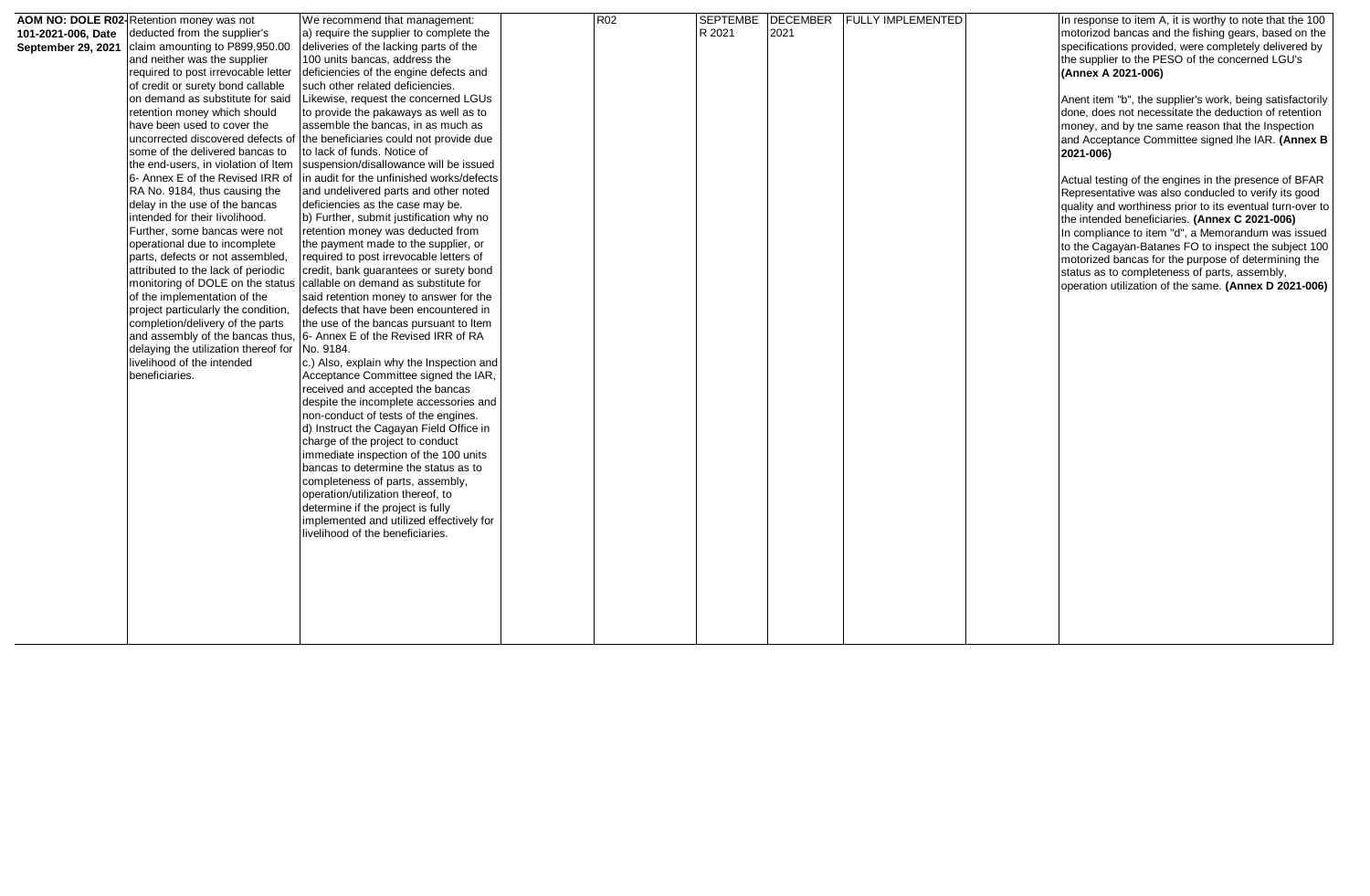| 101-2021-008, Date<br>September 29, 2021 | AOM NO: DOLE R02 Provisions of Republic Act No.<br>9184 and its Revised<br>Implementing Rules and<br>Regulations (RIRR) were not<br>observed and complied with in the general mode of procurement, in<br>procurement of the 100 units<br>the purpose of transparency,<br>competitiveness, and economy in<br>the procurement process. | 1. We recommend that management<br>enjoin the Bids and Awards Committee<br>to recommend to the HoPE the<br>adoption of public bidding as the<br>accordance with Article IV, Section 10<br>Motorized Banca, hence, defeated of the RIRR of RA No. 9184 so that<br>more qualified and eligible bidders can<br>participate and enable the govermment<br>to obtain the most advantageous price.<br>Stop the practice of adopting direct<br>contracting ff the requirement under<br>Section 50 of the RIRR of RA No. 9184<br>are not met.<br>2. We recommend that management<br>instruct the BAC to observe the holding<br>of the required pre-procurement<br>conference in the procurement of<br>goods with an AEC of above<br>P2,000,000.00 to ensure that the<br>procurement process are done within<br>the timelines set under Annex C of the<br>Revised IRR of RA No. 9184. Likewise,<br>explanation is required as to the<br>inconsistencies of the data/infomation<br>and why the BAC should not be dealt<br>with accordingly with these deficiencies<br>noted as follows:<br>-Notices of Award and Notice to<br>Proceed - no dates<br>-Notice of Proceed was issued and<br>received by the supplier on December<br>14, 2020, while Purchase Order dated<br>November 23, 2020, was already<br>perfected and recefved by the supplier<br>in the confomed portion the reof.<br>-Delivery date stipulated in the PO is<br>December 8, 2020, meaning the date of<br>delivery is earlier than the date of<br>receipt of the Notice to Proceed by the<br>supplier which is December 14, 2020.<br>-The opening of bid is November 23,<br>2020, and the Bid Evaluation is also<br>November 23, 2020. Annex C of the<br>RIRR requires that Bid Evaluation<br>should be done a day after opening of<br>bids. | <b>R02</b> | R 2021 | 2021 | SEPTEMBE DECEMBER FULLY IMPLEMENTED | 1. The management made a valid justificationon why<br>direct contracting method was adopted instead of<br>public bidding in the procurement of 100 units of<br>motorized banca in the amount of P 8,995,000.00.<br>2. The BAC Resolution as a basis of management in<br>the change of other mode of procurement, particularly<br>to direct contracting, is attached and made part<br>hereof. The said document was not previously<br>submitted due to mere inadvertence on account of<br>sheer volume of documents involving this project.<br>3. While the supplier RG Talaro Motor Sales and<br>Service Center submitted a Certificate of Sole<br>Manufacturer of Fiber Glass Motorized Bangka, the<br>same was not the sole consideration of the procuring<br>entity in awarding the contract. The procuring entity<br>also examnines and assesses the track record and<br>ability of the supplier to complete the contract.<br>4. As regards the inconsistencies in the<br>data/information, the same were inadvertently made.<br>The actual data/ information was already provided.<br>Annex 2021-008-101 |
|------------------------------------------|--------------------------------------------------------------------------------------------------------------------------------------------------------------------------------------------------------------------------------------------------------------------------------------------------------------------------------------|------------------------------------------------------------------------------------------------------------------------------------------------------------------------------------------------------------------------------------------------------------------------------------------------------------------------------------------------------------------------------------------------------------------------------------------------------------------------------------------------------------------------------------------------------------------------------------------------------------------------------------------------------------------------------------------------------------------------------------------------------------------------------------------------------------------------------------------------------------------------------------------------------------------------------------------------------------------------------------------------------------------------------------------------------------------------------------------------------------------------------------------------------------------------------------------------------------------------------------------------------------------------------------------------------------------------------------------------------------------------------------------------------------------------------------------------------------------------------------------------------------------------------------------------------------------------------------------------------------------------------------------------------------------------------------------------------------------------------------------------------------------------------------------------------|------------|--------|------|-------------------------------------|---------------------------------------------------------------------------------------------------------------------------------------------------------------------------------------------------------------------------------------------------------------------------------------------------------------------------------------------------------------------------------------------------------------------------------------------------------------------------------------------------------------------------------------------------------------------------------------------------------------------------------------------------------------------------------------------------------------------------------------------------------------------------------------------------------------------------------------------------------------------------------------------------------------------------------------------------------------------------------------------------------------------------------------------------------------------------------------------------------------|
|------------------------------------------|--------------------------------------------------------------------------------------------------------------------------------------------------------------------------------------------------------------------------------------------------------------------------------------------------------------------------------------|------------------------------------------------------------------------------------------------------------------------------------------------------------------------------------------------------------------------------------------------------------------------------------------------------------------------------------------------------------------------------------------------------------------------------------------------------------------------------------------------------------------------------------------------------------------------------------------------------------------------------------------------------------------------------------------------------------------------------------------------------------------------------------------------------------------------------------------------------------------------------------------------------------------------------------------------------------------------------------------------------------------------------------------------------------------------------------------------------------------------------------------------------------------------------------------------------------------------------------------------------------------------------------------------------------------------------------------------------------------------------------------------------------------------------------------------------------------------------------------------------------------------------------------------------------------------------------------------------------------------------------------------------------------------------------------------------------------------------------------------------------------------------------------------------|------------|--------|------|-------------------------------------|---------------------------------------------------------------------------------------------------------------------------------------------------------------------------------------------------------------------------------------------------------------------------------------------------------------------------------------------------------------------------------------------------------------------------------------------------------------------------------------------------------------------------------------------------------------------------------------------------------------------------------------------------------------------------------------------------------------------------------------------------------------------------------------------------------------------------------------------------------------------------------------------------------------------------------------------------------------------------------------------------------------------------------------------------------------------------------------------------------------|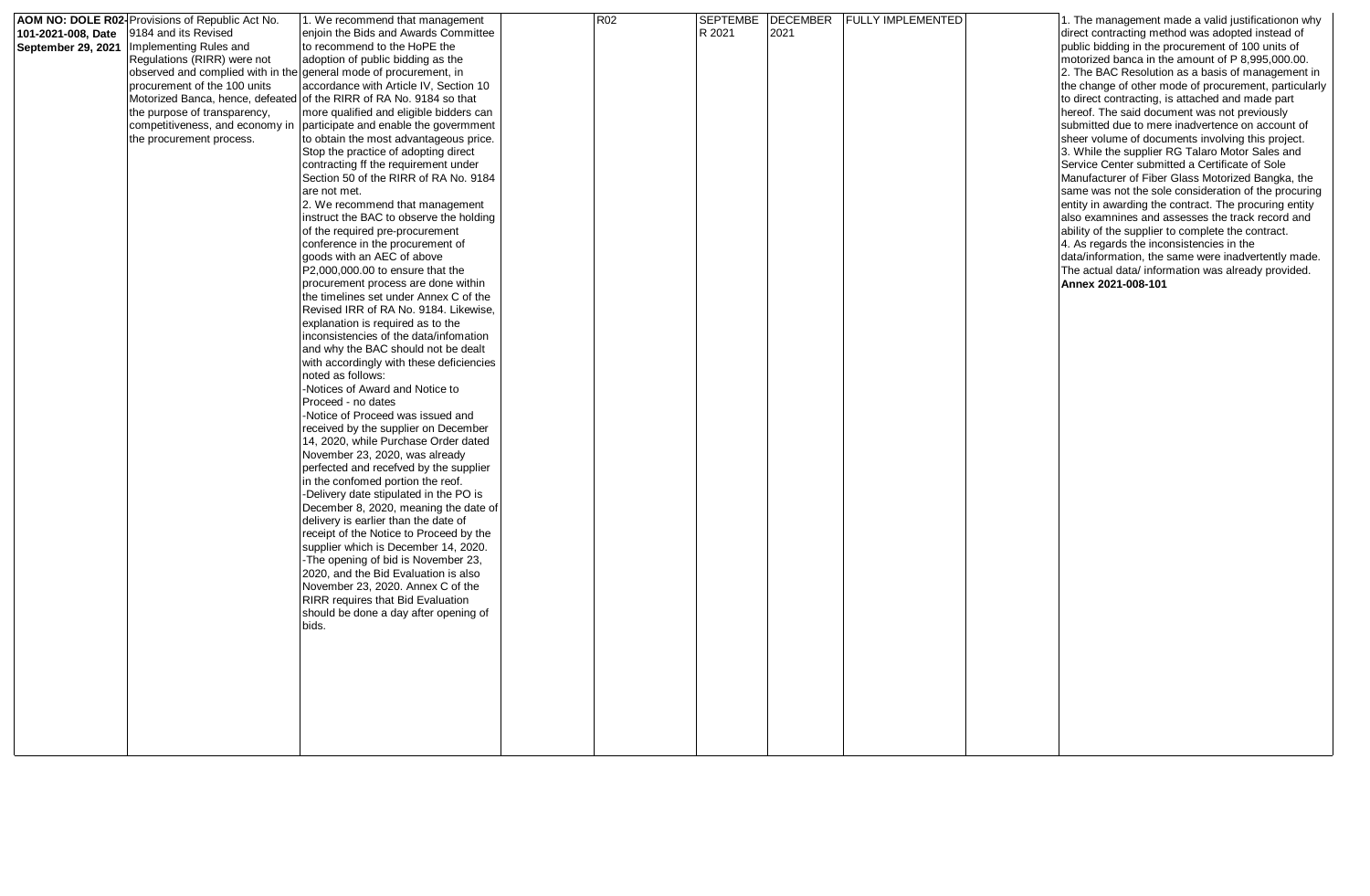| 101-2021-009. Date<br>September 29, 2021 | AOM NO: DOLE R02-Livelihood projects consisting of<br>100 units motorized bancas<br>costing P9M granted to 300<br>beneficiaries or one banca for use 1. conduct periodic monitoring of<br>of three beneficiaries did not<br>confom with the provisions of<br>Section 9 of D.O. 173-17,<br>particularly on the categorization<br>of livelihood projects, whether<br>group or individual; thus, posing<br>issues on ownership and<br>accountability over the project.                                                                                                                                                                              | We recommend that management<br>instruct the DOLE Field Offices in-<br>charge of the project to:<br>physical condition and usage of the<br>bancas and determine problems<br>encountered by the reciplent<br>beneficiaries as to maintenance,<br>custody or usage of the same<br>considering that there are three<br>beneficlaries of each banca. Periodic<br>monitoring report be prepared and<br>submitted to management in order to<br>determine the issues that need to be<br>addressed, and evaluate/assess the<br>project ff successful or not, that can be<br>used for future decision-making in the<br>preparation of business plan of the<br>same nature of project.<br>2. Henceforth, management should<br>make representation with DOLE policy<br>making body to make amendment as<br>to the amount of grant to be given to an<br>individualfamily depending on the<br>kind/nature and particularly the amount<br>of the project so that one unit be given<br>to one individualifamily thus,<br>establishing definite category of the<br>project as well as fix responsibility,<br>accountability and ownership over the<br>property. | R <sub>02</sub> | September<br>2021 | <b>DECEMBER</b><br>2021 | <b>FULLY IMPLEMENTED</b> | Cagayan Batanes Field Office conducted their<br>monitoring activities last October 20-22, 2021 on the<br>100 motorized bancas granted to 300 beneficiaries.<br>(Annex DOLE R02- 101-2021-009.A)<br>Section 9 of the Department Order 173-17<br>prescribed the maximum amount of assistance that<br>can be granted under individual and group projects.<br>However, the actual amount of assistance to be<br>granted to beneficiaries may still vary, depending on<br>the needs and requirements of the project. Thus, a<br>standard amount for a specific beneficiary or for a<br>certain nature/type of project cannot be set, just the<br>maximum amount that can be availed of. |
|------------------------------------------|--------------------------------------------------------------------------------------------------------------------------------------------------------------------------------------------------------------------------------------------------------------------------------------------------------------------------------------------------------------------------------------------------------------------------------------------------------------------------------------------------------------------------------------------------------------------------------------------------------------------------------------------------|-------------------------------------------------------------------------------------------------------------------------------------------------------------------------------------------------------------------------------------------------------------------------------------------------------------------------------------------------------------------------------------------------------------------------------------------------------------------------------------------------------------------------------------------------------------------------------------------------------------------------------------------------------------------------------------------------------------------------------------------------------------------------------------------------------------------------------------------------------------------------------------------------------------------------------------------------------------------------------------------------------------------------------------------------------------------------------------------------------------------------------------------------|-----------------|-------------------|-------------------------|--------------------------|------------------------------------------------------------------------------------------------------------------------------------------------------------------------------------------------------------------------------------------------------------------------------------------------------------------------------------------------------------------------------------------------------------------------------------------------------------------------------------------------------------------------------------------------------------------------------------------------------------------------------------------------------------------------------------|
| 101-2021-010, Date<br>September 30, 2021 | AOM NO: DOLE R02- Review of the cash advance<br>granted to defray expenses during<br>the awarding of bancas revealed<br>the following deficiencies:<br>a.) Cash advance amounting to<br>P455,000.00 granted on<br>December 18, 2020. to defray<br>expenses during the awarding of<br>bancas remained unliquidated as<br>of September 30, 2021, contrary<br>to Section 89 of Presidential<br>Circular 2012-001, thus propriety,<br>regularity and validity of the cash<br>advance granted, and expenses<br>incurred could not be ascertained.<br>Likewise, actual expenses were<br>not reported in the year it was<br>incurred affecting the fair | We recommend that management:<br>1. require the accountable officer to<br>submit immediately the liquidation<br>reports of the cash advance granted in<br>the amount of P455,000.00 pursuant to<br>Section 89 of Presidential Decree No.<br>1445 and Item 1.2 of COA Circular<br>2012-001 dated June 14, 2012;<br>2. instruct the Accountant to withhold<br>the salary and other money due to the<br>Decree 1445 and Item 1.2 of COA Accountable officer concerned In case<br>of fallure to liquidate the cash advance<br>granted in the amount of P455,000.00<br>pursuant to Item 5 of COA Circular 97-<br>002 dated February 10, 1997; and<br>3. stop he practice of transferring cash<br>ladvance to other DOLEILGU                                                                                                                                                                                                                                                                                                                                                                                                                          | R <sub>02</sub> | September<br>2021 | <b>DECEMBER</b><br>2021 | <b>FULLY IMPLEMENTED</b> | Released Memorandum with no. 112-2110-006 re:<br>Submission of Liquidation Report<br>Liquidated the cash advance amounting to<br>P455,000.00 pursuant to Item 5 of COA Circular 97-<br>002 dated February 10, 1997; and<br>Coordination between Accounting Unit and budget had<br>been established regarding the recording of<br>obligation and disbursement of funds so that<br>nocessary adjustment be effected accordingly, and<br>ultimately ensure correct amount of actual obligation<br>incurred reported in the budget utilization report by<br>obsenving the procedures cited in Section 17,<br>Chapter 3, Volume 1 of GAM for NGAs.<br>Annex 2021-010-101                |